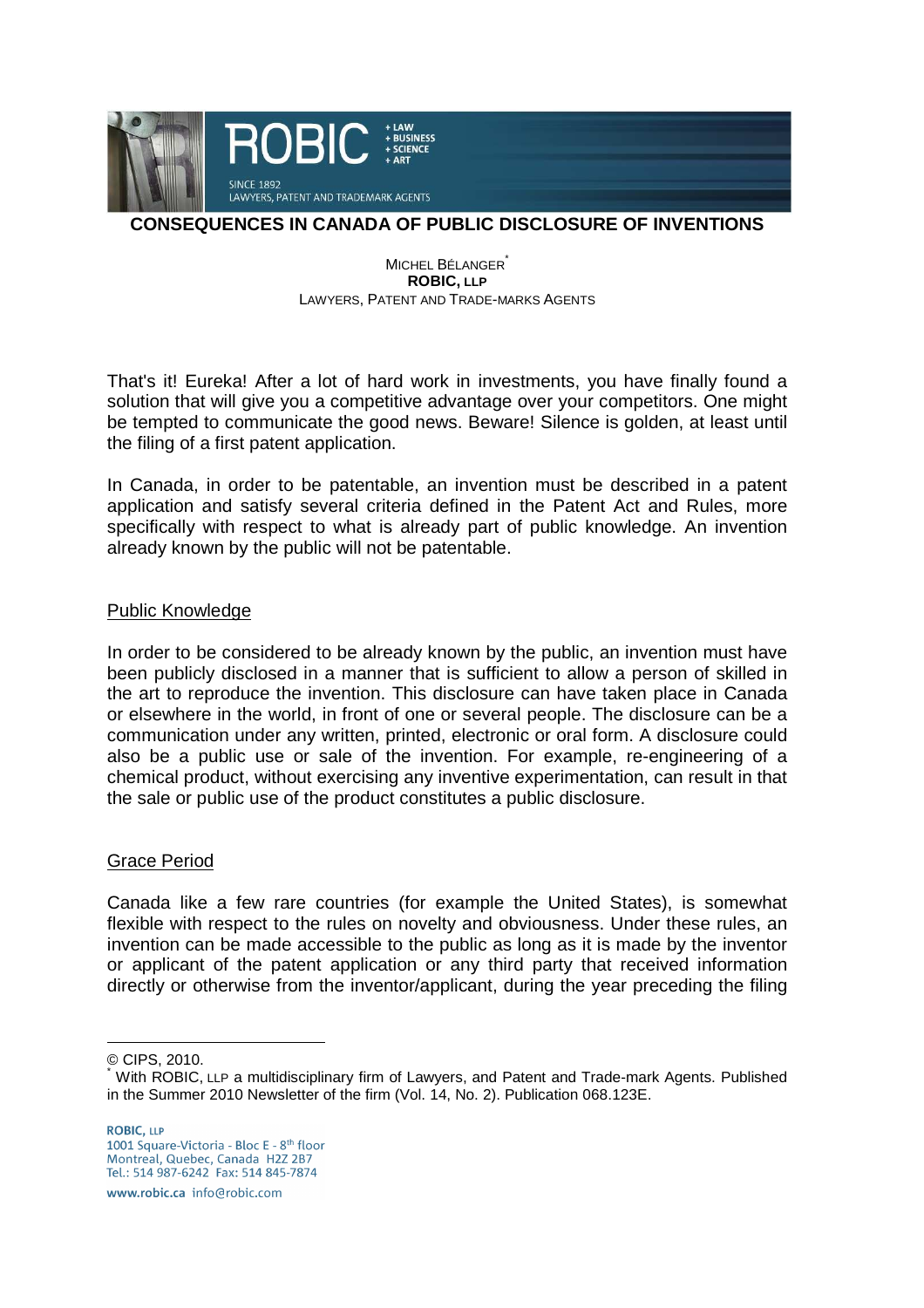date of the patent application in Canada. One cannot rely on the conventional priority date of a previous patent application in order to calculate the grace period.

The following scenario illustrates how the grace period works:

- Inventor A discloses and sells a new ecological soap for the cleaning of the exterior of boats on February 1, 2010 at a boat show in Montréal. It is the first public disclosure of the invention.
- Following the commercial success of the product, the inventor files a patent application in the United States (where the most important market for such cleaning products is located).
- The US patent application is filed on February 15, 2010, and the patent agent of the inventor informs him that:
	- a) Although the Paris Convention would normally give the inventor until February 15, 2011 to file a Canadian patent application and claim priority of the original filing date of February 15, 2010 of the US patent application, the sale of the soap on February 1st, 2010 results in that the final date for filing a Canadian patent application is now moved up to February 1, 2011.
	- b) Public disclosure of the invention on February 1, 2010 also prevents the inventor from filing patent applications in other countries that require absolute novelty, which is the case of most industrialized countries.
	- c) There still remains a possibility of filing the patent application in certain countries which, like Canada and the United States, have a grace period between the public disclosure of an invention by the inventor and the filing date of the patent application.

## **Consequences**

## Canada:

The filing of a patent application in Canada after the one-year (1) grace period will constitute a legal reason for invalidating any patent application made after that date.

Canada functions as a first-to-file country. Therefore, if in the preceding example, a visitor at the boat show files before inventor A in his own name a patent application in Canada related to the soap, this other patent application can be cited against the patent application filed by inventor A within the one-year grace period. In such a situation, inventor A would have to incur costly legal proceedings in order to correct the situation in order to obtain his patent.

## Other Countries:

A large majority of industrialized countries apply rigorously an "absolute novelty" criteria in the evaluation of patent applications. Consequently, any public disclosure of the invention prior to the filing of a patent application is a reason for invalidation of the patent. Very few countries have a grace period as is the case in Canada.

**ROBIC, LLP** 1001 Square-Victoria - Bloc E - 8<sup>th</sup> floor Montreal, Quebec, Canada H2Z 2B7<br>Tel.: 514 987-6242 Fax: 514 845-7874

www.robic.ca\_info@robic.com

 $\mathfrak{p}$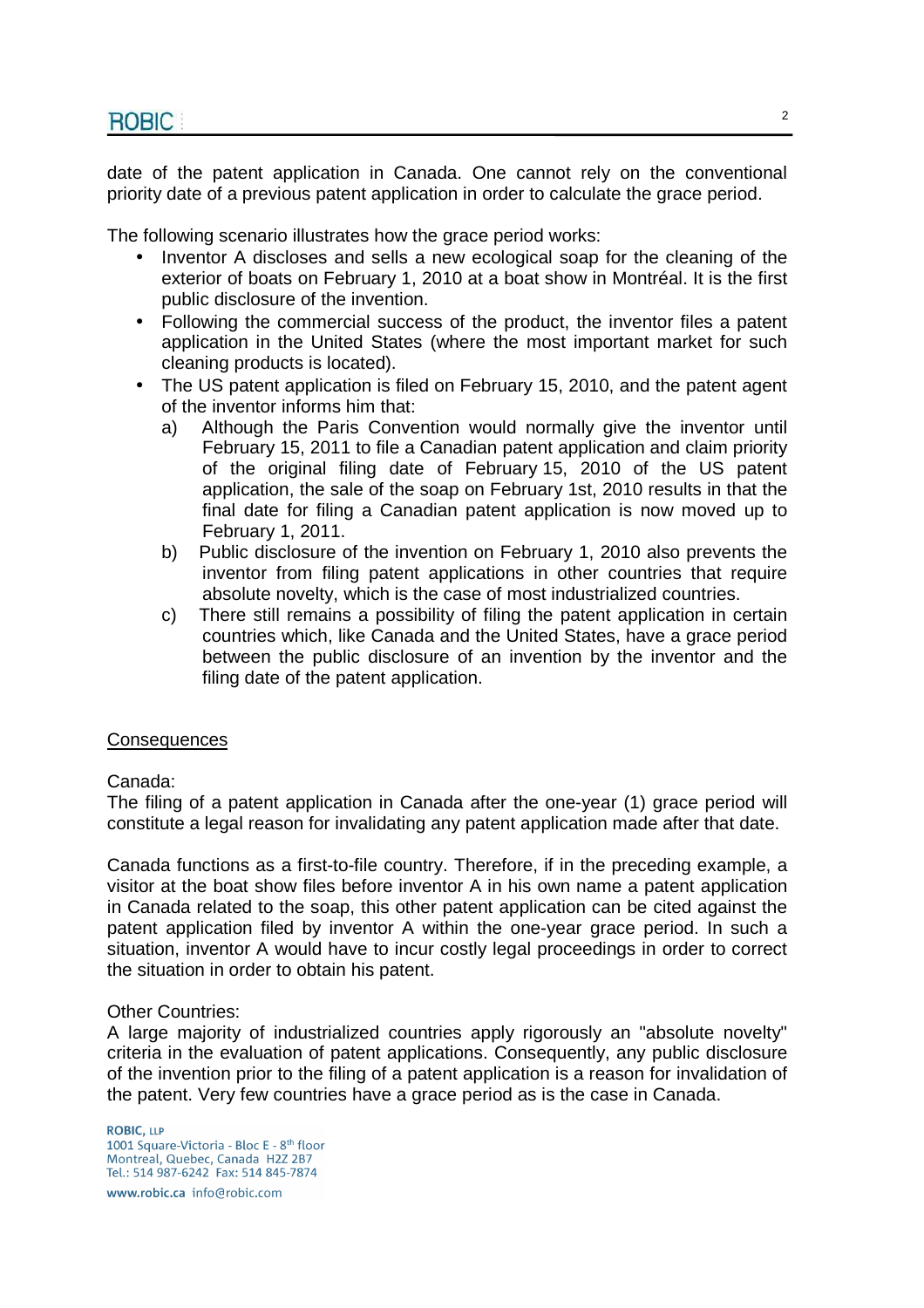#### Conclusion

Before lifting the veil of secrecy surrounding an invention, it is important to evaluate and to plan the filing of patent applications that will have to be completed in order to avoid involuntary and irremediably loss of patent rights.

A qualified patent agent can help you prepare and coordinate such patent filings.



**ROBIC, LLP** 1001 Square-Victoria - Bloc E - 8<sup>th</sup> floor Montreal, Quebec, Canada H2Z 2B7<br>Tel.: 514 987-6242 Fax: 514 845-7874

www.robic.ca info@robic.com